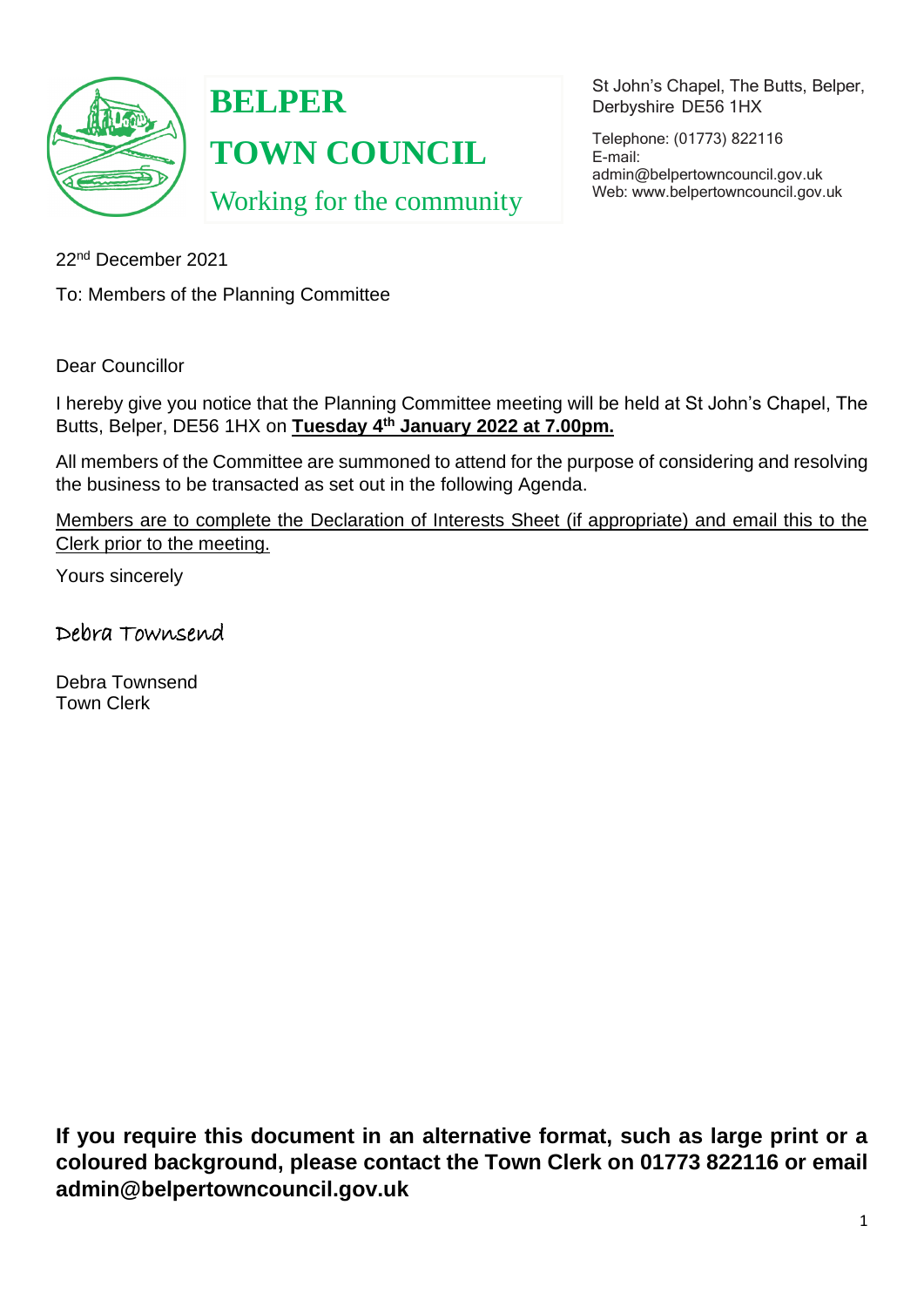## **AGENDA**

- **1 To receive apologies for absence**
- **2 Variation of Order of Business**
- **3 Declaration of Members Interests and Requests for Dispensation**

**Members are requested to declare the existence and nature of any disclosable pecuniary interest and/or other interest, not already on their register of interests, in any item on the agenda and withdraw from the meeting at the appropriate time, or to request a dispensation. Please note that appropriate forms should be completed prior to commencement of the meeting.**

#### **4 Recording and Filming of Council and Committee Meetings**

The right to record, film and to broadcast meetings of the council and committees is established following the Local Government Audit and Accountability Act 2014. This is in addition to the rights of the press and public to attend such meetings. Meetings or parts of the meetings from which the press and public are excluded may not be filmed or recorded. Members of the public are permitted to film or record meetings to which they are permitted access, in a non-disruptive manner.

**5 Confidential Item –** To determine which items, if any, on the Agenda should be taken with the public excluded. If the Council decides to exclude the public it will ne necessary to pass a resolution in the following terms:-

"That in view of the confidential nature of the business about to be transacted, to consider a resolution to exclude the Press and Public from the meeting in accordance with the Public Bodies (Admission to Meetings) Act 1960, s1, in order to discuss the item."

#### **6 Public Speaking – (Thirty Minutes)**

- (a) A maximum of three (3) minutes or at the Chairman's discretion will be made available for each member of the public to comment on any matter.
- (b) If the Police Liaison Officer, a County Council or Borough Council Member is in attendance they will be given the opportunity to raise any relevant matter.

#### **7 To Approve the Minutes of the Meeting held on 7 th December 2021 as a true record**

#### **8 Planning Applications**

- (a) To consider applications/appeals received from the Planning Authority and to submit comments for recommendation to Full Council
- (b) To note Planning decisions
- (c) To consider any applications/appeals received after the agenda was circulated and recommend comments to Full Council
- **9 Feedback on Meeting with AVBC Tree Officer (Cllr Kennedy)**
- **10 Feedback on Meeting with Unitarian Chapel (Cllr Porter)**
- **11 Consideration of AVBC response to the Local Plan**

**Date of Next Meeting – Tuesday 1 st February 2022**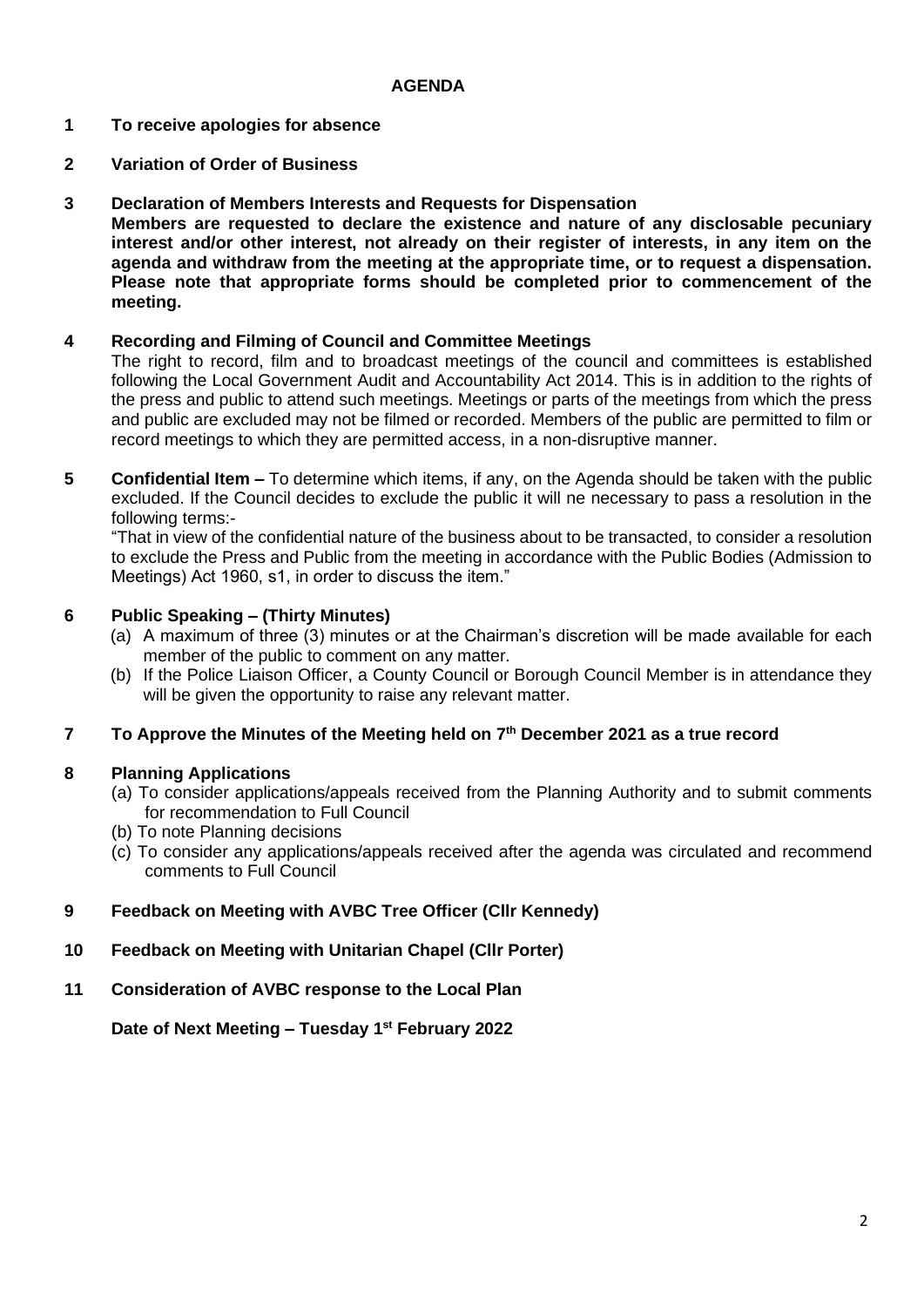# **BELPER CENTRAL – PLANNING APPLICATIONS**

|                                | RefVal: AVA/2021/1262 Consultation Date - 3/Dec/2021                                                                                   |
|--------------------------------|----------------------------------------------------------------------------------------------------------------------------------------|
|                                | Address: 1 Alport Close, Belper, Derbyshire, DE56 1EX,                                                                                 |
|                                | Proposal: proposed side and rear extension for a sun lounge                                                                            |
|                                | Date Valid: 3/Dec/2021                                                                                                                 |
| Decision Expected: 21/Jan/2022 |                                                                                                                                        |
| Decision Issued:               |                                                                                                                                        |
|                                | Applicant: Mr R WRAGG 1, Alport Close, Belper, DE56 1EX,                                                                               |
|                                | Agent: Mr Roy Crashley Design Connexions Ltd, 25 Linsdale Gardens, Gedling,<br>Nottingham, Gedling Nottingham, NG4 4GY, United Kingdom |
|                                | Parish: Belper Ward: Belper Central                                                                                                    |
|                                | Officer: Heather Wynne (heather.wynne@ambervalley.gov.uk)                                                                              |
| Consultees:                    |                                                                                                                                        |

|                                | RefVal: AVA/2021/1264 Consultation Date - 3/Dec/2021                                          |
|--------------------------------|-----------------------------------------------------------------------------------------------|
|                                | Address: 18 Deepdale Road, Belper, Derbyshire, DE56 1HQ,                                      |
|                                | Proposal: Detached garage                                                                     |
|                                | Date Valid: 2/Dec/2021                                                                        |
| Decision Expected: 20/Jan/2022 |                                                                                               |
| Decision Issued:               |                                                                                               |
|                                | Applicant: Mr And Mrs Burbidge 18 Deepdale Road, Belper, Derbyshire, DE56 1HQ,                |
|                                | Agent: Ian Bullock Seb Design, 24 Springfield Avenue, Loscoe, Heanor, Derbyshire, DE75<br>7LN |
|                                | Parish: Belper Ward: Belper Central                                                           |
|                                | Officer: Heather Wynne (heather.wynne@ambervalley.gov.uk)                                     |
| Consultees:                    |                                                                                               |

RefVal: [AVA/2021/1274](https://www.ambervalley.gov.uk/planapps?refval=AVA-2021-1274) **Consultation Date - 6/Dec/2021** Address: 23 Green Lane, Belper, Derbyshire, DE56 1BY, Proposal: Front elevation change including raised roofline with single storey rear extension Date Valid: 6/Dec/2021 Decision Expected: 24/Jan/2022 Decision Issued: Applicant: Mr J Batchford 23 Green Lane, Belper, Derbyshire, DE56 1BY, Agent: Mr David Guy David Guy Architectural Services, 9 Chesterfield Road, Belper, DE56 1FD, Parish: Belper Ward: Belper Central Officer: Laura Anthony [\(laura.anthony@ambervalley.gov.uk\)](mailto:laura.anthony@ambervalley.gov.uk) Consultees:

RefVal: [AVA/2021/1277](https://www.ambervalley.gov.uk/planapps?refval=AVA-2021-1277) **Consultation Date - 7/Dec/2021** Address: 23 Bobbin Way, Belper, Derbyshire, DE56 0GX, Proposal: Proposed garage conversion and rear extension Date Valid: 6/Dec/2021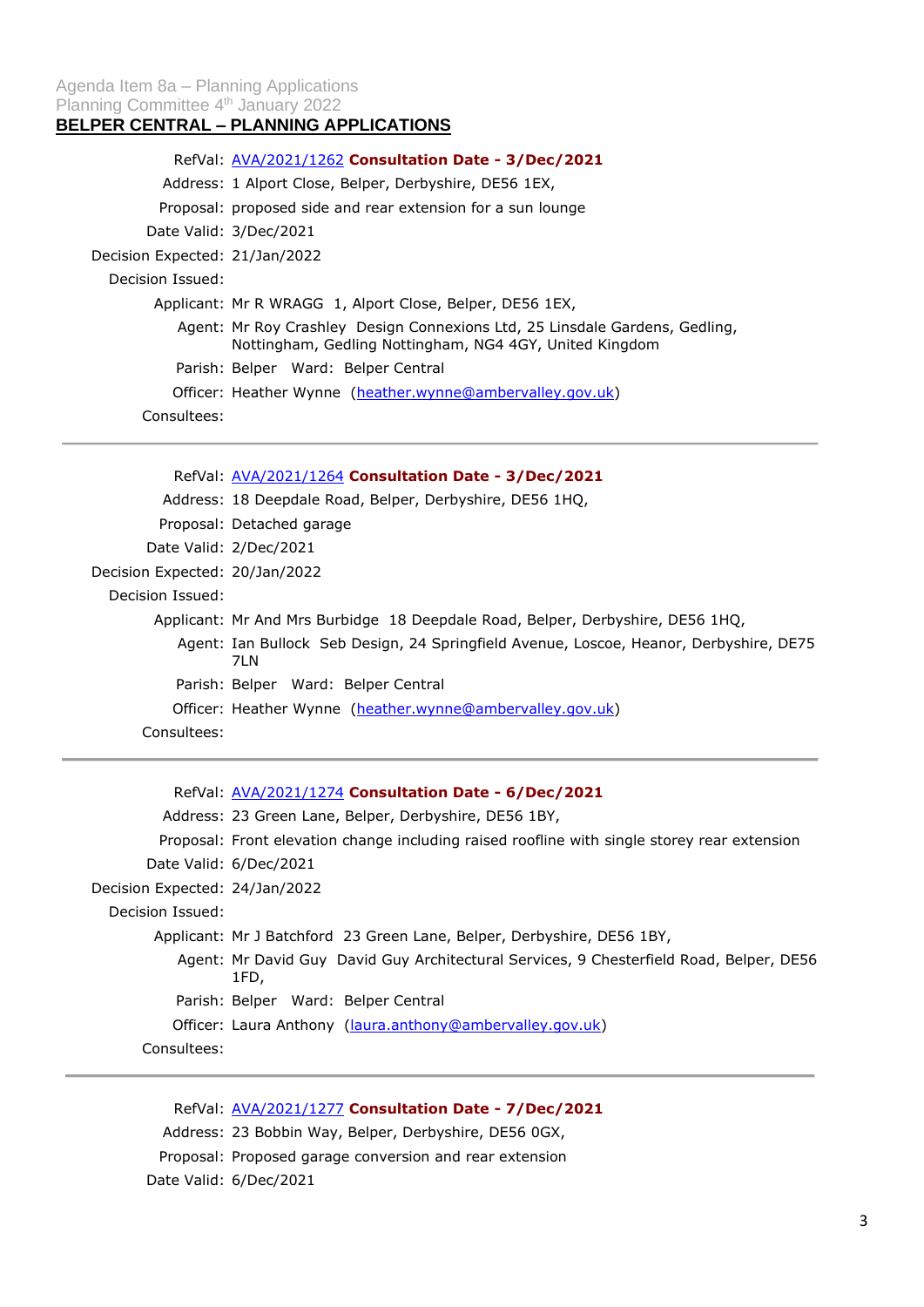| Decision Expected: 24/Jan/2022 |                                                                                                                                                                                                                              |
|--------------------------------|------------------------------------------------------------------------------------------------------------------------------------------------------------------------------------------------------------------------------|
| Decision Issued:               |                                                                                                                                                                                                                              |
|                                | Applicant: Mr And Mrs R Lamb 23 Bobbin Way, Belper, Derbyshire, DE56 0GX,                                                                                                                                                    |
|                                | Agent: Mr P Lingwood 17 Northam Drive, Ripley, Derbyshire, DE5 3SD,                                                                                                                                                          |
|                                | Parish: Belper Ward: Belper Central                                                                                                                                                                                          |
|                                | Officer: Heather Wynne (heather.wynne@ambervalley.gov.uk)                                                                                                                                                                    |
| Consultees:                    |                                                                                                                                                                                                                              |
|                                |                                                                                                                                                                                                                              |
|                                | RefVal: AVA/2021/1278 Consultation Date - 16/Dec/2021                                                                                                                                                                        |
|                                | Address: 15 Market Place, Belper, Derbyshire, DE56 1FZ,                                                                                                                                                                      |
|                                | Proposal: Installation shutter to shop front. Replacement of first floor patio door with<br>window. Replacement of corner stonework and making good of front wall pointing.<br>Installation of letter box through front wall |
|                                |                                                                                                                                                                                                                              |

Date Valid: 16/Dec/2021 Decision Expected: 3/Feb/2022

Decision Issued:

Applicant: Mr David Price Rainbow House, 38 Church Street, Horsley, Derby, Derbyshire, DE21 5BR,

Agent:

Parish: Belper Ward: Belper Central

Officer: Heather Wynne [\(heather.wynne@ambervalley.gov.uk\)](mailto:heather.wynne@ambervalley.gov.uk)

Consultees: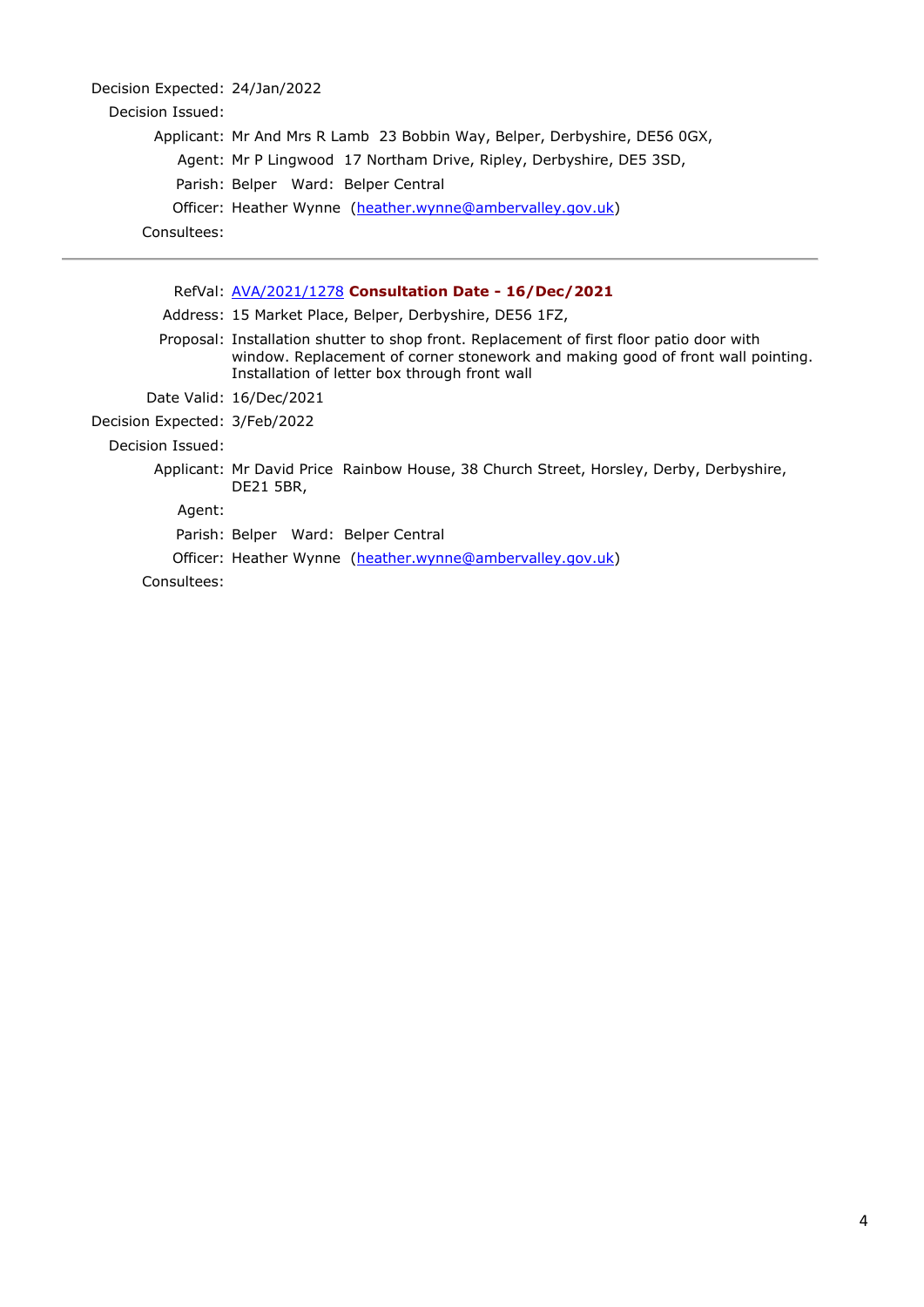## Agenda Item 8a – Planning Applications Planning Committee 4<sup>TH</sup> January 2022 **BELPER EAST– PLANNING APPLICATIONS**

|                                | RefVal: <b>AVA/2021/1248 Consultation Date - 7/Dec/2021</b>                         |
|--------------------------------|-------------------------------------------------------------------------------------|
|                                | Address: 141 Kilbourne Road, Belper, Derbyshire, DE56 1SA,                          |
|                                | Proposal: Creation of vehicle access                                                |
|                                | Date Valid: 7/Dec/2021                                                              |
| Decision Expected: 25/Jan/2022 |                                                                                     |
| Decision Issued:               |                                                                                     |
|                                | Applicant: Mrs Julie Kay 141 Kilbourne Road, Belper, Derbyshire, DE56 1SA           |
|                                | Agent: Mr Mike Morris 74 Church Street, Denby Village, Ripley, Derbyshire, DE5 8PH, |
|                                | Parish: Belper Ward: Belper East                                                    |
|                                | Officer: Laura Anthony (laura.anthony@ambervalley.gov.uk)                           |
| Consultees:                    |                                                                                     |

|                                | RefVal: AVA/2021/1249 Consultation Date - 15/Dec/2021                                       |
|--------------------------------|---------------------------------------------------------------------------------------------|
|                                | Address: 67 Over Lane, Belper, Derbyshire, DE56 0HN,                                        |
|                                | Proposal: Conversion of existing garage                                                     |
|                                | Date Valid: 10/Dec/2021                                                                     |
| Decision Expected: 28/Jan/2022 |                                                                                             |
| Decision Issued:               |                                                                                             |
|                                | Applicant: Mr And Mrs Bradshaw 67 Over Lane, Belper, Derbyshire, DE56 0HN,                  |
|                                | Agent: Mr Christopher Hanman THG Developments Ltd, 51 Crystal Close, Mickleover, DE3<br>0BP |
|                                | Parish: Belper Ward: Belper East                                                            |
|                                | Officer: Heather Wynne (heather.wynne@ambervalley.gov.uk)                                   |
| Consultees:                    |                                                                                             |

|                               | RefVal. <b>AVA/2021/1311 Consultation Date - 17/Dec/2021</b>                                                                                                       |
|-------------------------------|--------------------------------------------------------------------------------------------------------------------------------------------------------------------|
|                               | Address: 1A Over Lane, Belper, Derbyshire, DE56 0HW,                                                                                                               |
|                               | Proposal: Rear and Side Extension, Front elevation first floor enclosed balcony, External<br>elevation material changes including re-roofing and associated works. |
|                               | Date Valid: 16/Dec/2021                                                                                                                                            |
| Decision Expected: 3/Feb/2022 |                                                                                                                                                                    |
| Decision Issued:              |                                                                                                                                                                    |
|                               | Applicant: Mr Kevin Smithurst 1A Over Lane, Belper, Derbyshire, DE56 0HW,                                                                                          |
|                               | Agent: Mr Sam Glossop SG Architectural Design, 76 Long Row, Belper, DE561DR, United<br>Kingdom                                                                     |
|                               | Parish: Belper Ward: Belper East                                                                                                                                   |
|                               | Officer: Heather Wynne (heather.wynne@ambervalley.gov.uk)                                                                                                          |
| Consultees:                   |                                                                                                                                                                    |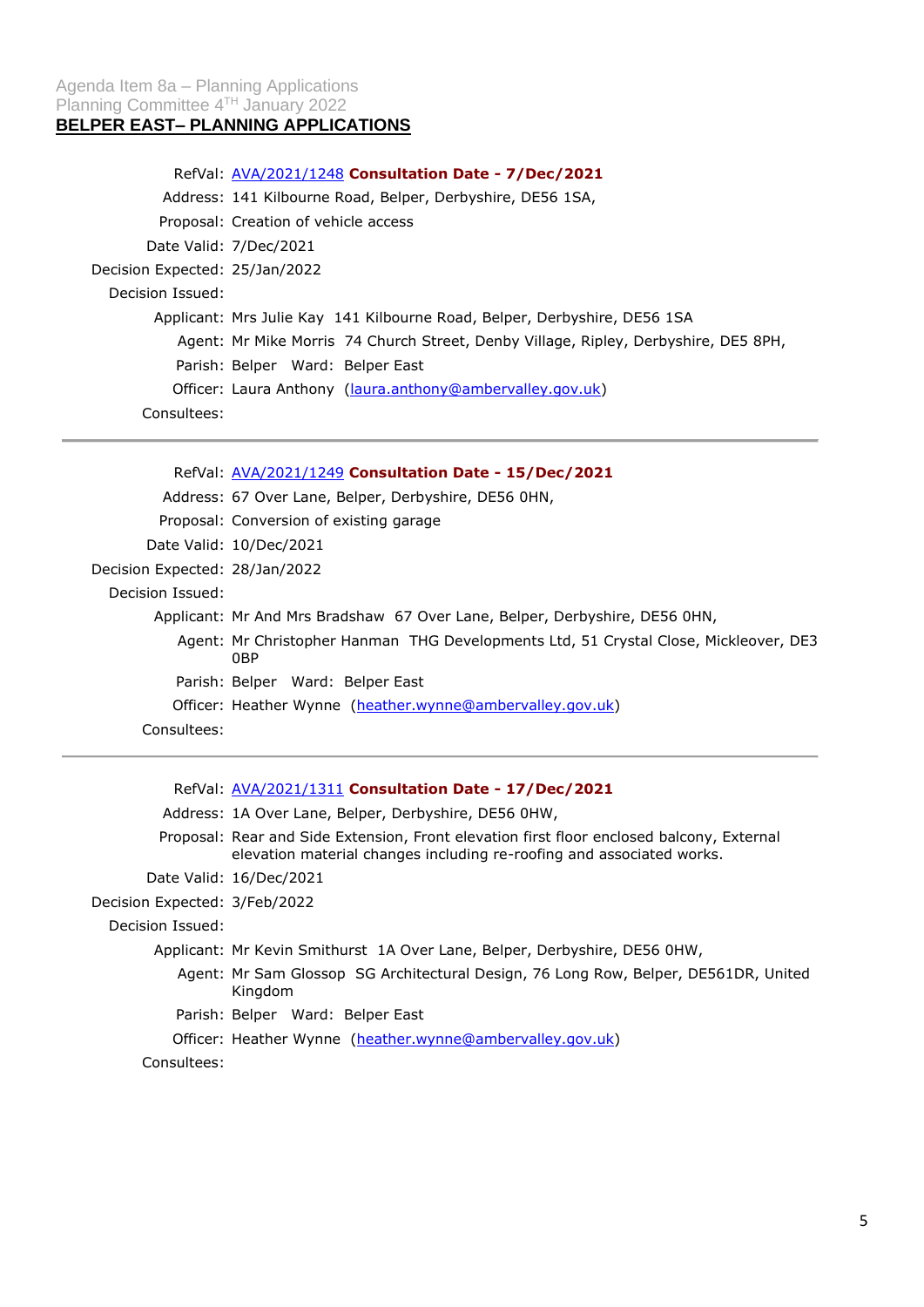# **BELPER NORTH– PLANNING APPLICATIONS**

RefVal: [AVA/2021/1273](https://www.ambervalley.gov.uk/planapps?refval=AVA-2021-1273) **Consultation date - 6/12/2021**

Address: South Stich, Queens Drive, Belper, Derbyshire, DE56 2TJ,

Proposal: Proposed additional floor to existing dwelling

Date Valid: 3/Dec/2021

Decision Expected: 21/Jan/2022

Decision Issued:

- Applicant: Mr & Mrs D Edmondson South Stich, Queens Drive, Belper, Derbyshire, DE56 2TJ,
	- Agent: Mr Rick Somersby Rick Cobham Design Ltd, 8A Main Street, Calverton, Nottingham, NG14 6FQ, United Kingdom

Parish: Belper Ward: Belper North

Officer: Heather Wynne [\(heather.wynne@ambervalley.gov.uk\)](mailto:heather.wynne@ambervalley.gov.uk)

Consultees: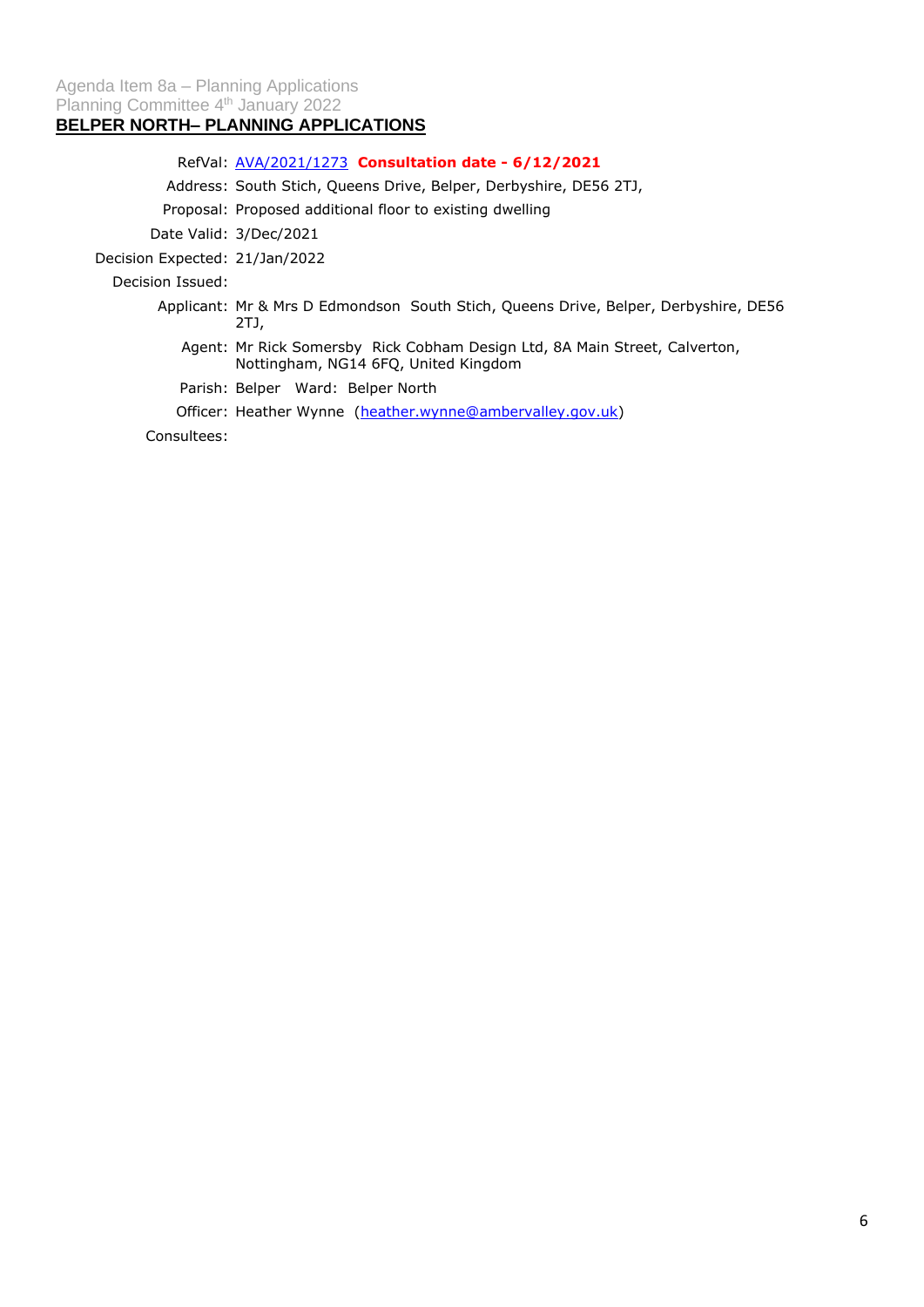# RefVal: [AVA/2021/1283](https://www.ambervalley.gov.uk/planapps?refval=AVA-2021-1283) **Consultation Date - 8/Dec/2021** Address: 41B Sunny Hill, Milford, Belper, Derbyshire, DE56 0QR, Proposal: Single storey rear extension, and claddng to the front elevation Date Valid: 8/Dec/2021 Decision Expected: 26/Jan/2022 Decision Issued: Applicant: Mr & Mrs Peters 41B Sunny Hill, Milford, Belper, Derbyshire, DE56 0QR, Agent: Brett Needham Green 2K Design Ltd, First Floor, Thomas Henry House, 1 - 5 Church Street, Ripley, DE5 3BU, UK Parish: Belper Ward: Belper South Officer: Laura Anthony [\(laura.anthony@ambervalley.gov.uk\)](mailto:laura.anthony@ambervalley.gov.uk) Consultees:

RefVal: [AVA/2021/1282](https://www.ambervalley.gov.uk/planapps?refval=AVA-2021-1282) **Consultation Date - 13/Dec/2021** Address: 2 Eagle Close, Belper, Derbyshire, DE56 1UG, Proposal: Single storey extension and loft conversion at rear of existing dwelling Date Valid: 13/Dec/2021 Decision Expected: 31/Jan/2022 Decision Issued: Applicant: Mr and Mrs Moor 2 Eagle Close, Belper, Derbyshire, DE56 1UG, Agent: Mr Paul Hicking Paul Hicking Associates, 12 Beaurepaire Crescent, Belper, DE56 1HR, Parish: Belper Ward: Belper South Officer: Heather Wynne [\(heather.wynne@ambervalley.gov.uk\)](mailto:heather.wynne@ambervalley.gov.uk) Consultees:

|                                | RefVal: AVA/2021/1291 Consultation Date - 13/Dec/2021                                               |
|--------------------------------|-----------------------------------------------------------------------------------------------------|
|                                | Address: 1 Fullers Close, Milford, Belper, Derbyshire, DE56 0SA,                                    |
|                                | Proposal: Solid roof conservatory to the rear.                                                      |
|                                | Date Valid: 13/Dec/2021                                                                             |
| Decision Expected: 31/Jan/2022 |                                                                                                     |
| Decision Issued:               |                                                                                                     |
|                                | Applicant: D Gayle 1 Fullers Close, Milford, Belper, Derbyshire, DE56 0SA,                          |
|                                | Agent: Alan Redmond PP&D Ltd, 215 Whitecotes Lane, Walton, Chesterfield, S40 3HR,<br>United Kingdom |
|                                | Parish: Belper Ward: Belper South                                                                   |
|                                | Officer: Heather Wynne (heather.wynne@ambervalley.gov.uk)                                           |
| Consultees:                    |                                                                                                     |

RefVal: [AVA/2021/1299](https://www.ambervalley.gov.uk/planapps?refval=AVA-2021-1299) **Consultation Date - 16/Dec/2021** Address: 40A The Fleet, Belper, Derbyshire, DE56 1NU, Proposal: Extension of terrace to rear of property with a timber deck Date Valid: 16/Dec/2021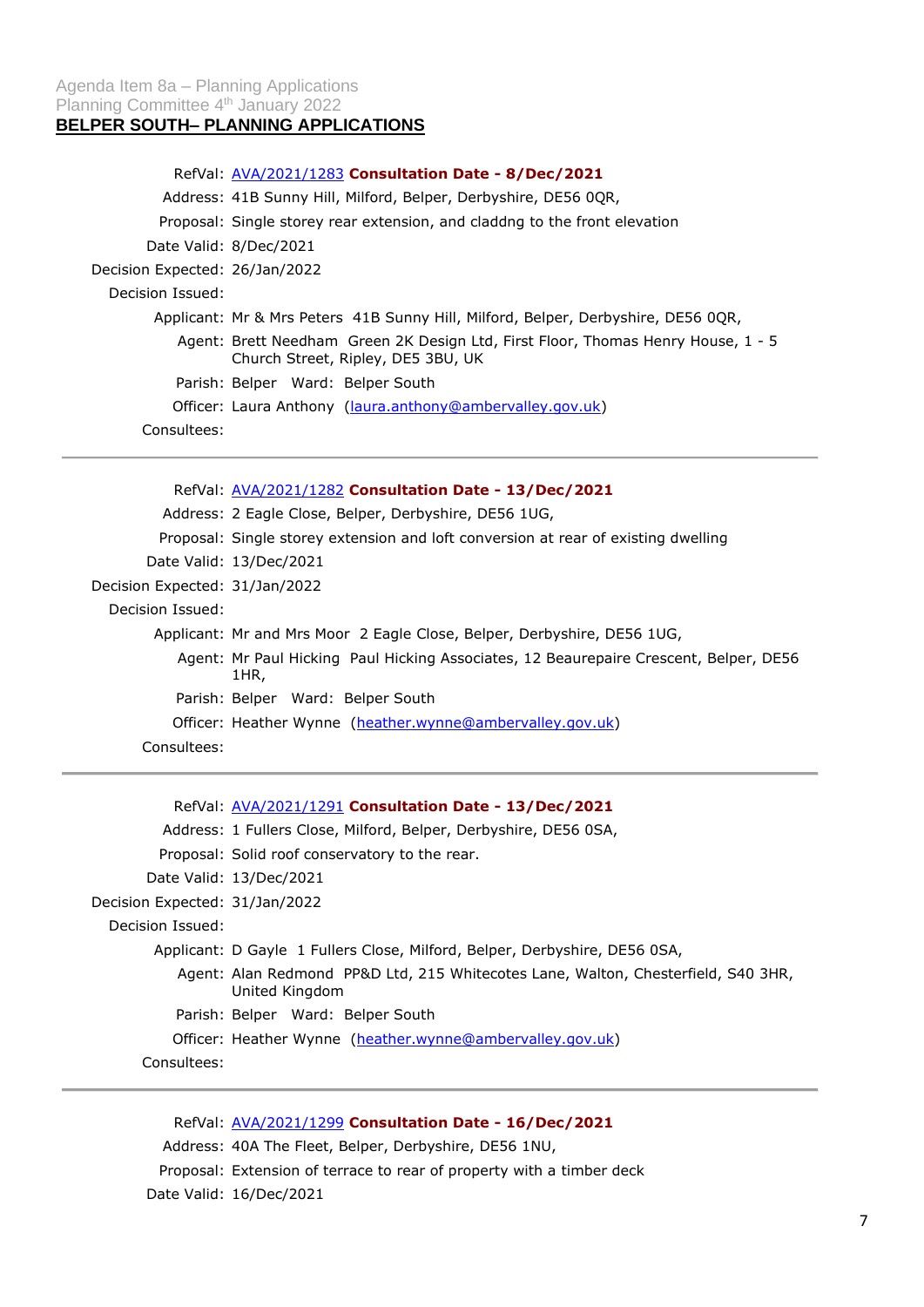| Decision Expected: 3/Feb/2022 |                                                                                                                                       |
|-------------------------------|---------------------------------------------------------------------------------------------------------------------------------------|
| Decision Issued:              |                                                                                                                                       |
|                               | Applicant: Ruth Lewis Jones 40A The Fleet, Belper, Derbyshire, DE56 1NU,                                                              |
|                               | Agent: Mr Matthew Letts Letts Wheeler Architects, Studio 10, Ayr Street Workshops, Ayr<br>Street, Nottingham, NG7 4FX, United Kingdom |
|                               | Parish: Belper Ward: Belper South                                                                                                     |
|                               | Officer: Heather Wynne (heather.wynne@ambervalley.gov.uk)                                                                             |
| Consultees:                   |                                                                                                                                       |

|                               | RefVal: AVA/2021/1312 Consultation Date - 17/Dec/2021                                           |
|-------------------------------|-------------------------------------------------------------------------------------------------|
|                               | Address: 2 Bridge View, Milford, Belper, Derbyshire, DE56 0RG,                                  |
|                               | Proposal: Single storey rear extension and replacement of existing windows and doors.           |
|                               | Date Valid: 16/Dec/2021                                                                         |
| Decision Expected: 3/Feb/2022 |                                                                                                 |
| Decision Issued:              |                                                                                                 |
|                               | Applicant: Mr Mark Burgess 2 Bridge View, Milford, Belper, Derbyshire, DE56 ORG,                |
|                               | Agent: Mr Jason Smith JS: Architectural, 194 Church Lane, Hucknall, NG15 8DZ, United<br>Kingdom |
|                               | Parish: Belper Ward: Belper South                                                               |
|                               | Officer: Heather Wynne (heather.wynne@ambervalley.gov.uk)                                       |
| Consultees:                   |                                                                                                 |
|                               |                                                                                                 |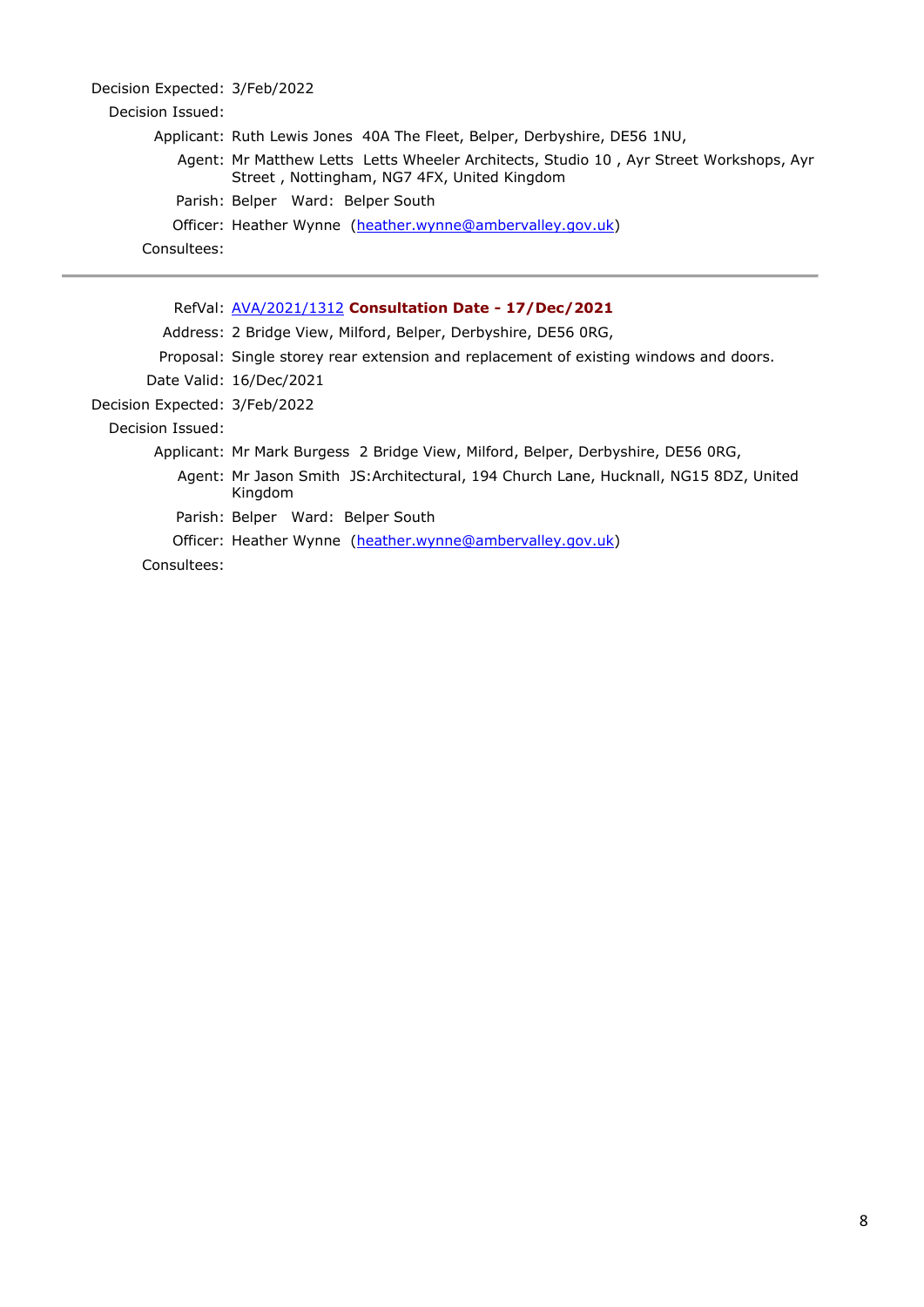## **BELPER CENTRAL – PLANNING DECISIONS**

### RefVal: [TRE/2021/1078](https://www.ambervalley.gov.uk/planapps?refval=TRE-2021-1078) **Decision Date - 6/Dec/2021**

Address: 105 Bridge Street, Belper, Derbyshire, DE56 1BA,

Proposal: T1. Horse Chestnut on road frontage; no work to be carried out. T2. Beech tree in rear garden; request overall reduction of approx 2.0 to 2.5m off whole canopy, by means of in-line cuts. T3. Self set Ash tree; to be felled. This tree is causing a problem by restricting the Beech tree. It is also leaning at an acute angle and causing problems to the original stone walling in the garden. T4. Small patch of scrub; includes self-set Ash, Cherry, Buddleia and Sycamore. All to be removed. T5 & T6. Proposed new planting of 2.4m Holly trees. T7. Proposed new planting of Holly and Hawthorn mixed species hedge.

### Date Registered: 24/Oct/2021

Applicant: Mr Colin Fowler 53 Park Road, Belper, DE56 1LN, United Kingdom

- Agent: Mr Colin Fowler 53 , Park Road, BELPER, DE56 1LN,
- Decision: PERMITTED

Parish: Belper Ward: Belper Central Officer: Peter White

RefVal: [AVA/2021/0823](https://www.ambervalley.gov.uk/planapps?refval=AVA-2021-0823) **Decision Date - 17/Dec/2021**

- Address: T/A MAHARAJA RESTAURANT, 16 17 Market Place, Belper, Derbyshire, DE56 1FZ,
- Proposal: Change of use of existing Ground Floor Retail and Residential use to Commercial office use

### Date Registered:

- Applicant: Mr Christian Watson Phoenix Brickwork (UK) Ltd, Unit 2, Plymouth Avenue, Pinxton, Derbyshire, NG16 6RA,
	- Agent: Mr Matthew Montague Matthew Montague Architects, The Cheese Factory , Longford Lane, LONGFORD, DE6 3DT,

Decision: Application Returned

Parish: Belper Ward: Belper Central Officer: Sarah Pearce

#### RefVal: [TRE/2021/1071](https://www.ambervalley.gov.uk/planapps?refval=TRE-2021-1071) **Decision Date - 6/Dec/2021**

- Address: 3 Vicarage Close, Belper, Derbyshire, DE56 1TB,
- Proposal: G1 Group of two Ash and one Sycamore To crown reduce by 1.5m and re shape. To manage trees with high growth potential to co exist in a small residential domestic environment.

### Date Registered: 26/Oct/2021

- Applicant: Evans 3, Vicarage Close, Belper, DE56 1TB,
	- Agent: Simon Chapman Rose Cottage, Cross O'TH Hands, Turnditch, Belper, DE56 2LT, United Kingdom
- Decision: PERMITTED

Parish: Belper Ward: Belper Central Officer: Peter White

### RefVal: [AVA/2021/0824](https://www.ambervalley.gov.uk/planapps?refval=AVA-2021-0824) **Decision Date - 17/Dec/2021**

- Address: T/A MAHARAJA RESTAURANT, 16 17 Market Place, Belper, Derbyshire, DE56 1FZ,
- Proposal: Listed building consent for change of use of existing Ground Floor Retail and Residential use to Commercial office use

Date Registered: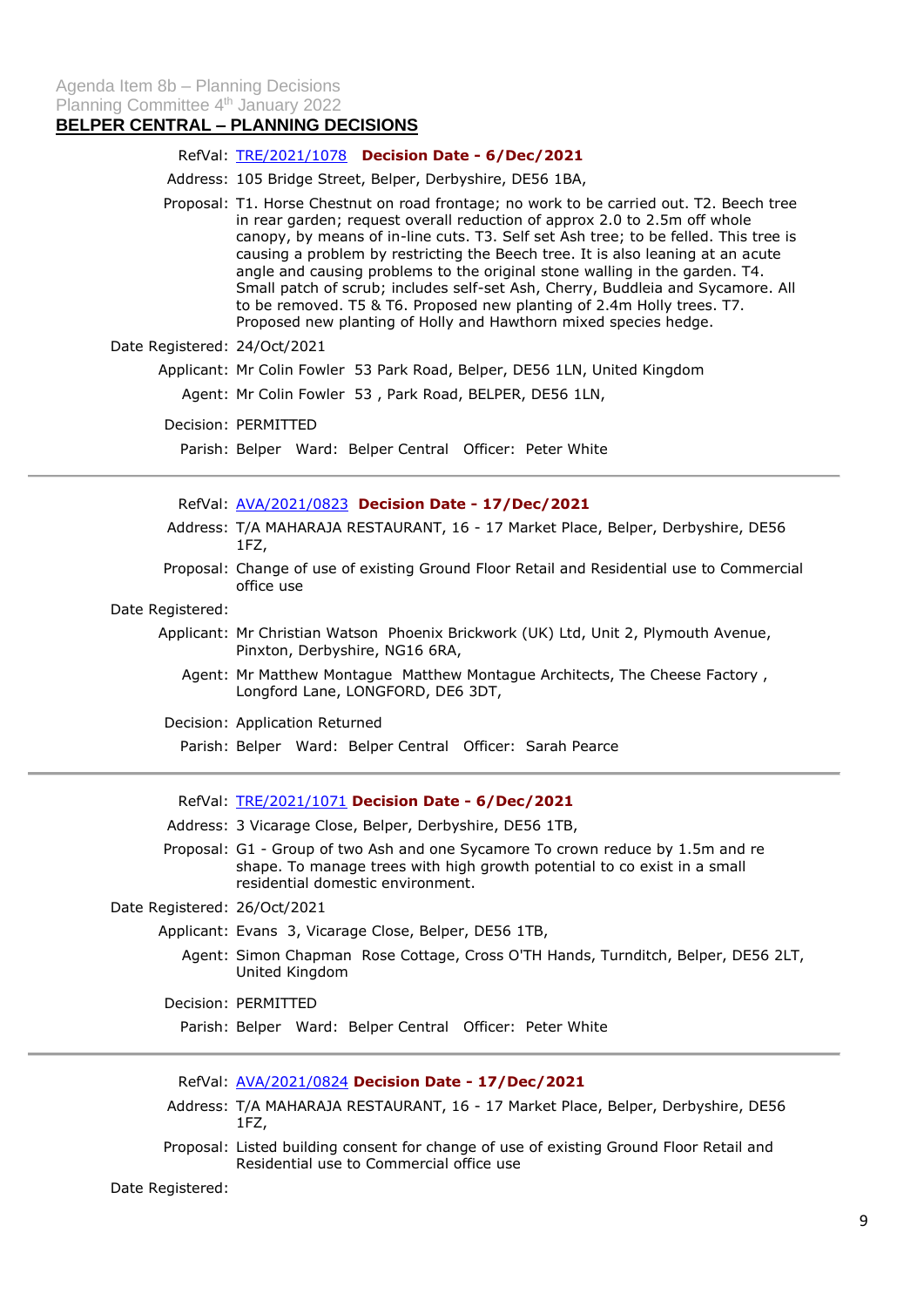- Applicant: Mr Christian Watson Phoenix Brickwork (UK) Ltd, Unit 2, Plymouth Avenue, Pinxton, Derbyshire, NG16 6RA,
	- Agent: Mr Matthew Montague Matthew Montague Architects, The Cheese Factory , Longford Lane, LONGFORD, DE6 3DT,

Decision: Application Returned

Parish: Belper Ward: Belper Central Officer: Sarah Pearce

- RefVal: [AVA/2021/0734](https://www.ambervalley.gov.uk/planapps?refval=AVA-2021-0734) **Decision Date - 17/Dec/2021**
- Address: T/A MAHARAJA RESTAURANT, 16 17 Market Place, Belper, Derbyshire, DE56 1FZ,
- Proposal: Listed building consent for conversion of the existing ground floor Restaurant into Office and Retail Unit space and subdivision of the existing flat above into a two (2) new bed flats

Date Registered:

- Applicant: Mr Christian Watson Phoenix Brickwork (UK) Ltd, Unit 2 , Plymouth Avenue , Pinxton , Derbyshire, NG16 6RA,
	- Agent: Mr Matthew Montague Matthew Montague Architects, The Cheese Factory , Longford Lane, LONGFORD, DE6 3DT,

Decision: Application Returned

Parish: Belper Ward: Belper Central Officer: Anne Arkle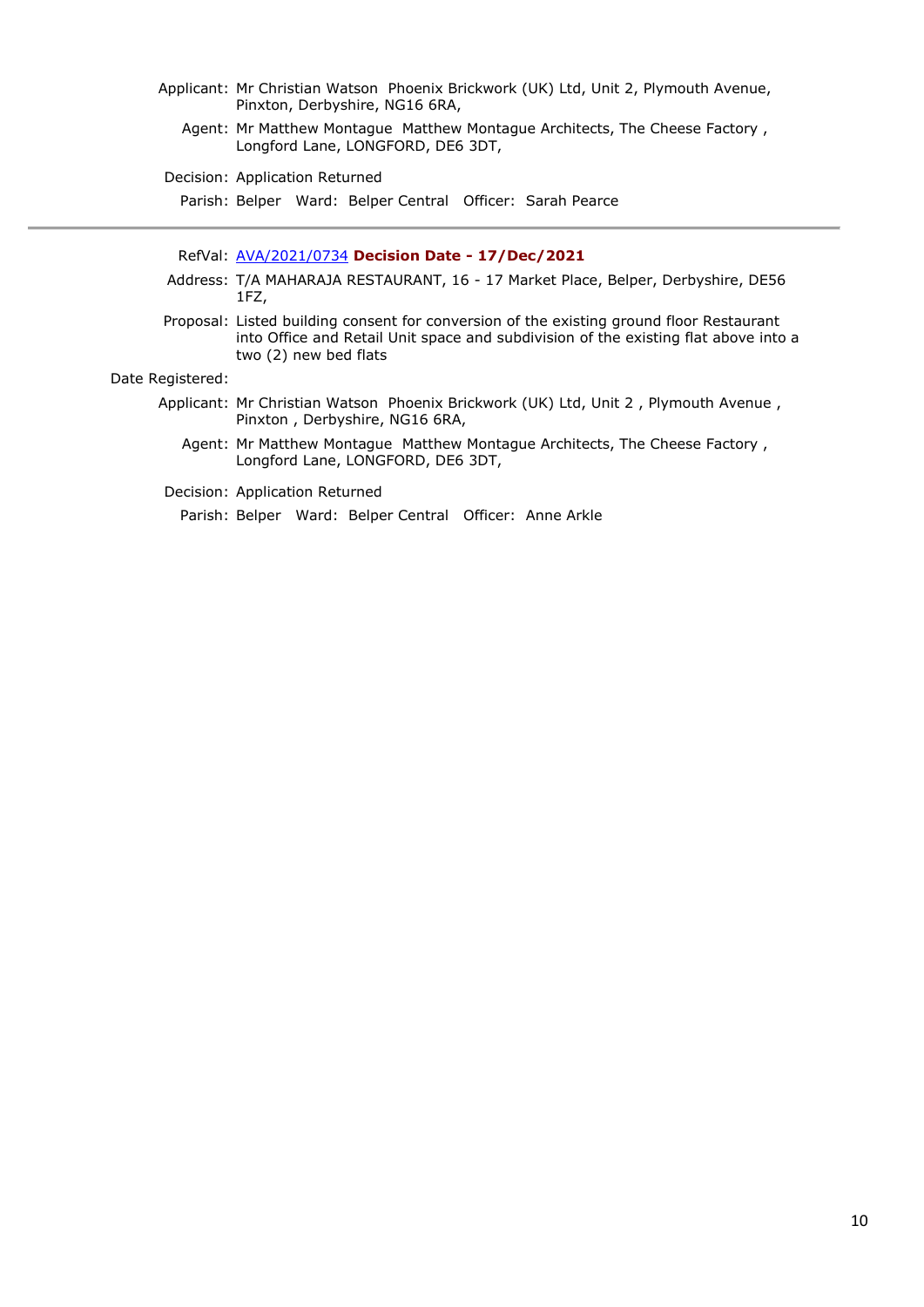Agenda Item 8b – Planning Decisions Planning Committee 4<sup>th</sup> January 2022 **BELPER EAST – PLANNING DECISIONS**

NONE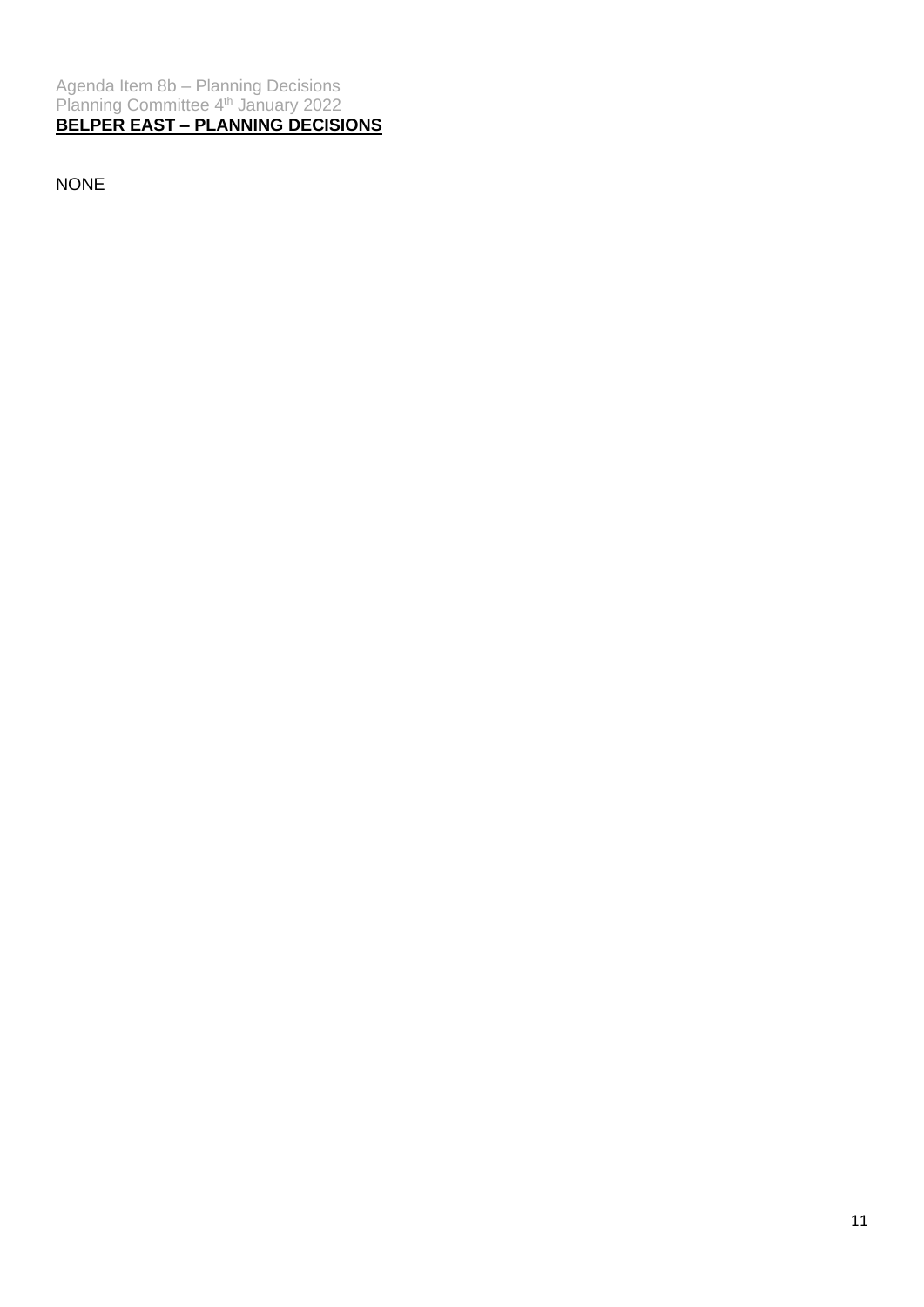# RefVal: [AVA/2021/0523](https://www.ambervalley.gov.uk/planapps?refval=AVA-2021-0523) **Decision Date - 14/Dec/2021** Address: 25 Long Row, Belper, Derbyshire, DE56 1DS, Proposal: Wooden structure to cover as a roof over existing hot tub Date Registered: 18/May/2021 Applicant: Mrs Claire Burns Pine Croft, Bridge Hill, Belper, Derbyshire, DE56 2BY, Agent: Decision: WITHDRAWN Parish: Belper Ward: Belper North Officer: Laura Anthony

RefVal: [AVA/2021/0965](https://www.ambervalley.gov.uk/planapps?refval=AVA-2021-0965) **Decision Date - 9/Dec/2021** Address: 30 Long Row, Belper, Derbyshire, DE56 1DS, Proposal: Replacement front door and frame Date Registered: 8/Sep/2021 Applicant: Mr Edward Williams 30 Long Row, Belper, Derbyshire, DE56 1DS, Agent: Martin Lucas 35 Laund Nook, Belper, Derbyshire, DE56 1GY Decision: PERMITTED

Parish: Belper Ward: Belper North Officer: Heather Wynne

RefVal: [AVA/2021/1159](https://www.ambervalley.gov.uk/planapps?refval=AVA-2021-1159) **Decision Date - 20/Dec/2021**

Address: Archways, Lodge Drive, Belper, Derbyshire, DE56 2TP,

Proposal: Roof replacement including higher ridge level, solar panels to roof and part rendering of dwelling.

Date Registered: 3/Nov/2021

Applicant: Mr & Mrs Hanlon Archways, Lodge Drive, Belper, DE56 2TP,

Agent: Mr Chris Froggatt Architectural Building Design Services, 9 Eagle Street, Heage, Belper, DE56 2AJ, United Kingdom

Decision: PERMITTED

Parish: Belper Ward: Belper North Officer: Heather Wynne

RefVal: [AVA/2021/0966](https://www.ambervalley.gov.uk/planapps?refval=AVA-2021-0966) **Decision Date - 9/Dec/2021**

Address: 30 Long Row, Belper, Derbyshire, DE56 1DS,

Proposal: Listed building consent for replacement front door and frame

Date Registered: 8/Sep/2021

Applicant: Mr Edward Williams 30 Long Row, Belper, Derbyshire, DE56 1DS,

Agent: Martin Lucas 35 Laund Nook, Belper, Derbyshire, DE56 1GY

Decision: PERMITTED

Parish: Belper Ward: Belper North Officer: Heather Wynne

RefVal: [AVA/2021/1100](https://www.ambervalley.gov.uk/planapps?refval=AVA-2021-1100) **Decision Date - 10/Dec/2021**

Address: 63 Mount Pleasant Drive, Belper, Derbyshire, DE56 2TQ, Proposal: Rear single storey extension, replacing existing extension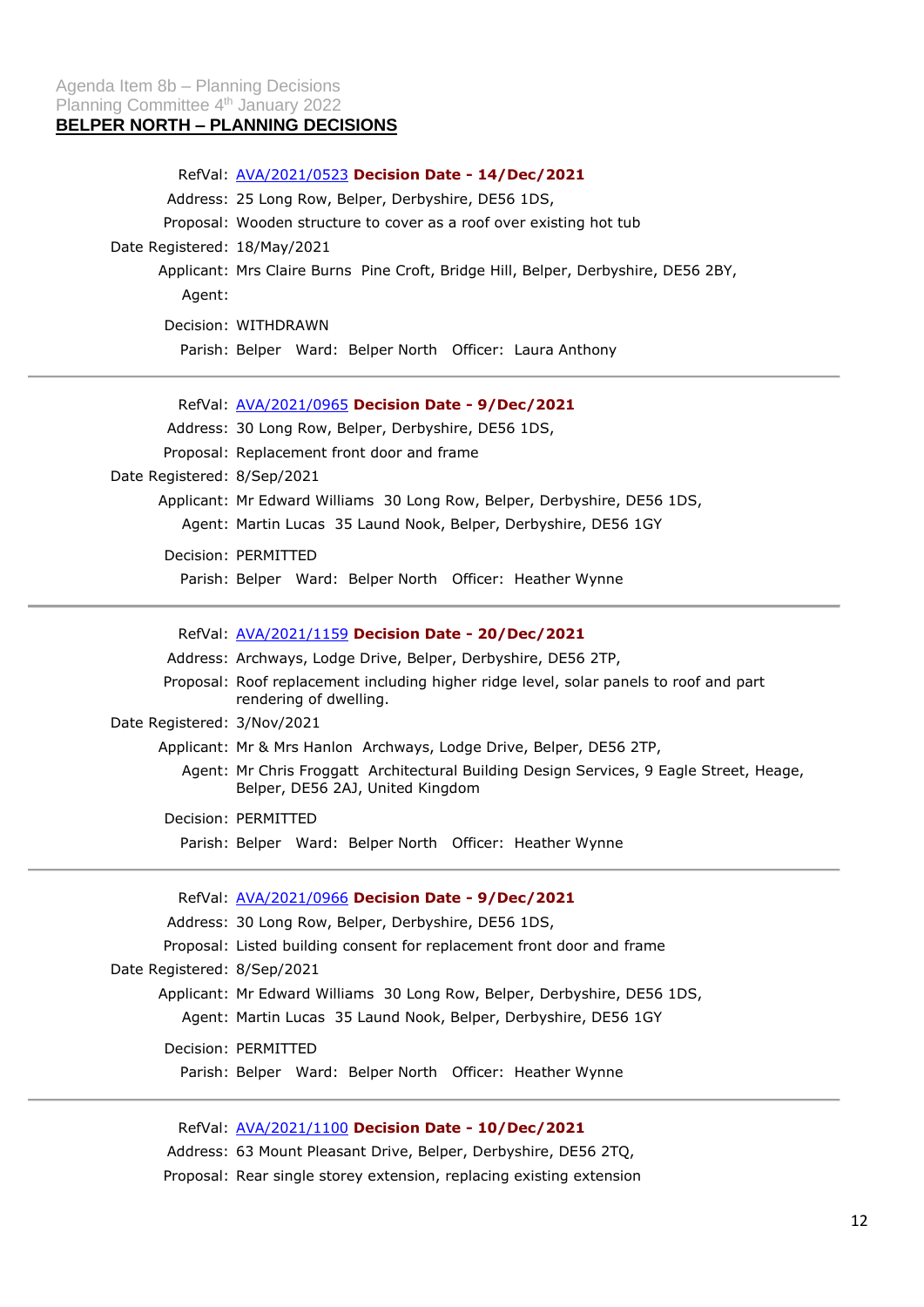# Date Registered: 26/Oct/2021 Applicant: Mr Ben McGonigal Bm Construction, 63 Mount Pleasant Drive, Belper, Derbyshire, DE56 2TQ, Agent: Decision: PERMITTED

Parish: Belper Ward: Belper North Officer: Heather Wynne

RefVal: [AVA/2021/1172](https://www.ambervalley.gov.uk/planapps?refval=AVA-2021-1172) **Decision Date - 16/Dec/2021** Address: Orchard Ground, Farnah Green, Belper, Derbyshire, DE56 2UP, Proposal: Proposed loft conversion Date Registered: 10/Nov/2021 Applicant: Mr And Mrs Sherratt Orchard Ground, Farnah Green, Belper, Derbyshire, DE56 2UP, Agent: Mr P Lingwood 17 Northam Drive, Ripley, Derbyshire, DE5 3SD, Decision: PERMITTED Parish: Belper Ward: Belper North Officer: Heather Wynne

RefVal: [TRE/2021/1094](https://www.ambervalley.gov.uk/planapps?refval=TRE-2021-1094) **Decision Date - 6/Dec/2021** Address: Mill Cottage, 48 Long Row, Belper, Derbyshire, DE56 1DS, Proposal: See attached "211111 Mrs Pudney Schedule" Date Registered: 11/Nov/2021 Applicant: Mrs Pudney Mill Cottage, 48, Long Row, Belper, DE56 1DS, Agent: Mr Andrew Harrison 45a, Shaw Lane, Holbrook, Belper, DE56 0TG, Decision: PERMITTED

Parish: Belper Ward: Belper North Officer: Peter White